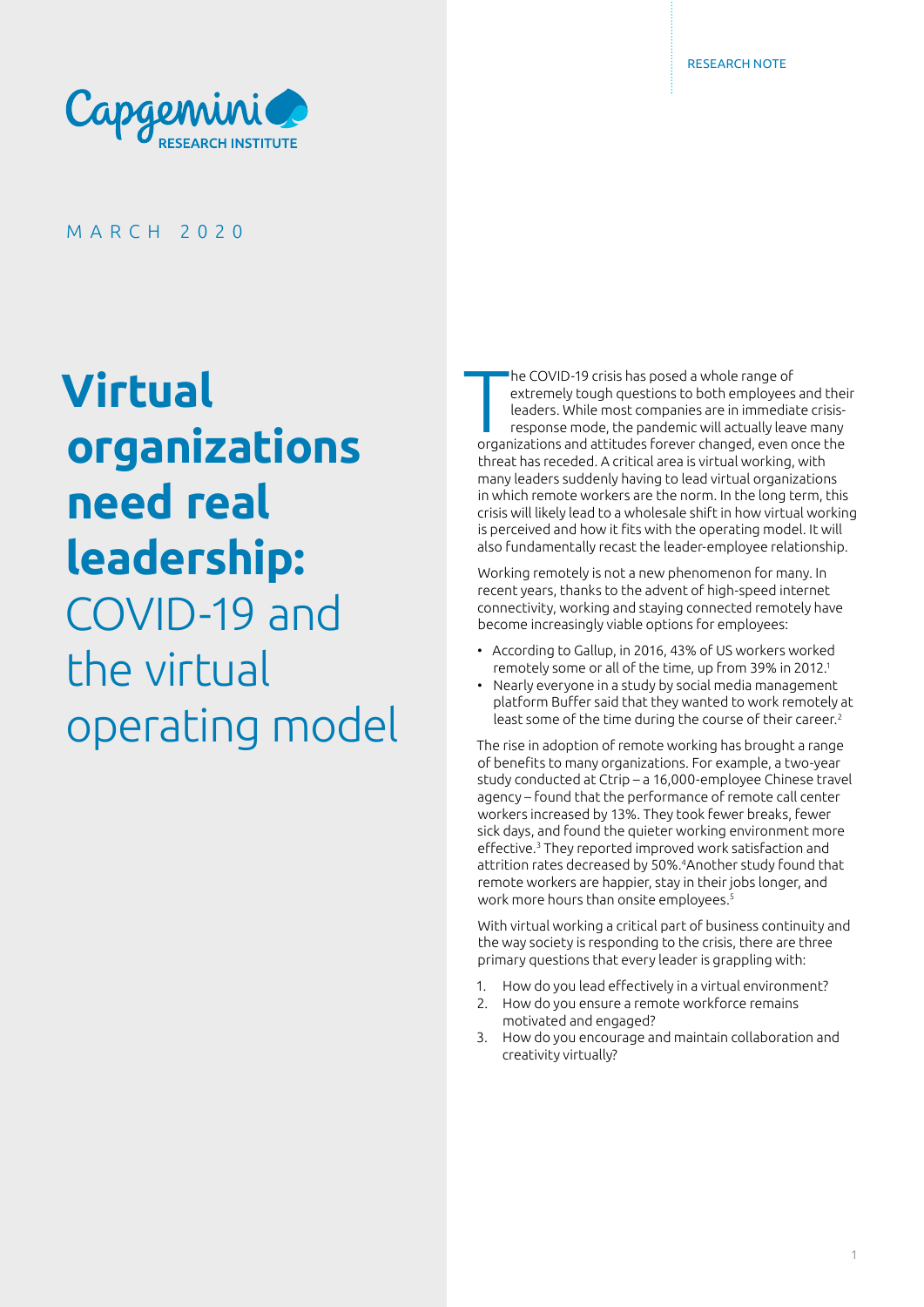## **Leading effectively in a virtual environment**

Remote working requires a high degree of trust. In particular, it requires that a mindset and culture exist in which people continue to do their job to the best of their abilities even when there is no traditional "supervision" and traditional communication channels are unavailable. Leading effectively in a virtual environment therefore means putting trust in employees and ensuring that leadership communications are empathetic and authentic:

#### Place trust in employees, provide autonomy and accountability

In a virtual environment, employees expect to be trusted and provided with greater autonomy to complete their work and fulfill their goals. And that means enabling managers not to constantly keep checking on the productivity of their team members. Alex Turnbull, founder and CEO of Groove, a software company that has been working 100% remotely for the past seven years, says: *"Badgering your people is a recipe for resentful, low-performing employees."* <sup>6</sup>

Leaders should limit micromanaging a remote workforce, to the extent possible. Zapier, a fully remote task automation firm, believes that if leaders and managers constantly worry about what others are doing, it distracts them from focusing on their customers or the product. Zapier's co-founder, Wade Foster, says that managers need to learn to manage by expectations rather than physical presence and place trust in those they hire.7 Providing flexibility to employees also fosters autonomy. DuckDuckGo, a remote internet search engine, follows the motto of letting its workforce to "work wherever, whenever" to get the job done, which allows for flexibility in the timing of work as well.<sup>8</sup>

#### Empathize, be authentic, care

The importance of clear and effective leadership communication is heightened in a remote working environment, especially for those who are moving from physical working spaces to virtual ones. As Jeff Robbins, founder of Lullabot, a remote web development company, says: *"If you don't communicate well at a distributed company, you don't exist."* 9 Being remote means that employees and managers miss out on physical cues and rely heavily on explicit and intentional communication.

Emotional intelligence (EI) for leaders and line managers has assumed a new criticality. In a pandemic situation, where there is a huge amount of uncertainty and fear, employees are not in fact just looking for clarity from leadership. They are seeking reassurance and encouragement. And if this personal and emotional connection doesn't happen, communication may feel inappropriate or insufficient. This is why EI is so important – leadership needs to be able to empathize with employees and their concerns and strike the right tone. Yet, our recent **[study on emotional intelligence](https://www.capgemini.com/research/emotional-intelligence/)** found that only 32% of organizations conducted training for middle management on EI.10 Leaders must learn how to embrace empathy and model this behavior for their teams. Naming the emotions you are feeling, focusing on what you can control in your own life, and only accepting news and information from reliable sources are some examples of emotionally intelligent ways to manage reactions in the current crisis.

In addition, now is the time to be authentic. Employees will quickly see through a leader who is only pretending to care – the need for transparency and honesty is now of the utmost importance. Marriott International CEO, Arne Sorenson, recently posted a six-minute video to Marriot employees, shareholders, and customers that was extremely well received. He was praised for being authentic and genuine in showing his emotions. He received numerous accolades from viewers on social media: *"this is what leadership sounds like"* and *"heartfelt and inspiring."* <sup>11</sup>

**32%** SHARE OF ORGANIZATIONS WHO CONDUCTED TRAININGS FOR MIDDLE MANAGEMENT ON EMOTIONAL INTELLIGENCE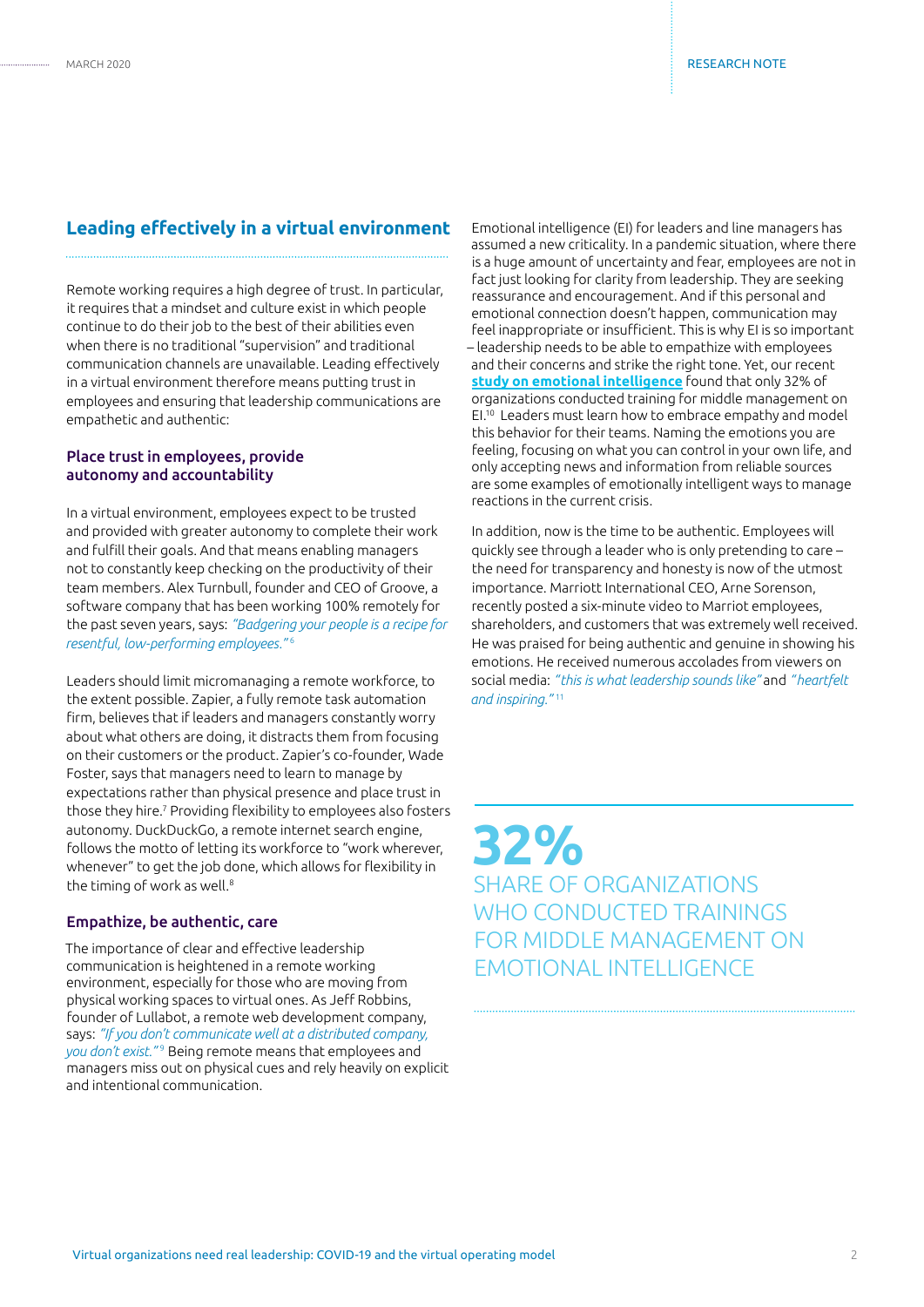## **Motivating and engaging a remote workforce**

While many of us rely on technology tools, such as Zoom, to make virtual work and networking a reality, the human side of virtual working is more important than ever before. In particular, leaders need to focus hard on battling feelings of isolation in employees and people's emotional well-being:

#### Maintain social connections virtually

Remote workers run the risk of struggling with feelings of isolation. Employees who have never worked remotely before may be particularly susceptible to "virtual distance" – the sense of detachment that accumulates when people rely heavily on technology as opposed to human interaction.12 Therefore, creating and maintaining social connections in virtual communities is essential to drive team spirit and a sense of belonging. *"People lose the unplanned watercooler or cappuccino conversations with colleagues in remote work. These are actually big and important parts of the workday that have a direct impact on performance. How do we create those virtually? For some groups and individuals, it will be constant instant messaging. For others, it will be live phone conversations or video conferences,"* says Tsedal Neeley, a professor at Harvard Business School.13 It takes an extra creative effort, but teams can do the activities they would normally do in-person in a virtual setting (e.g., have lunch together, grab a coffee).

**85%** OF SENIOR EXECUTIVES BELIEVED THAT THEIR ORGANIZATION COLLABORATES EFFECTIVELY ACROSS FUNCTIONS AND BUSINESS UNITS, WHILE ONLY 41% OF LOWER-LEVEL EMPLOYEES FELT THE SAME.

Importantly, leaders must understand the personal circumstances of their employees in a way they might not have before. Every employee's context for working from home is unique and requires different types of support to create a feeling of "belonging" with fellow team members and the organization as a whole. One approach is to connect employees in similar contexts. For example, setting up a virtual group of those employees who are work-at-home parents, so that they can guide one another through any personal challenges and share ideas. This also demonstrates that the organization understands and empathizes with their particular challenges.

Buffer, a fully distributed web and mobile software application company, is focused on promoting cultural practices that make remote working more engaging. It encourages teams to bring their "whole selves to work" including sharing their feelings and experiences with colleagues. The company also encourages the practice of expressing gratitude on their dedicated Slack channel.14 Automattic, a 100% remote web development company, uses "water coolers" chats or activity streams created for non-work-related discussions with colleagues. This helps foster a sense of community.15

#### Account for the (mental) well-being of employees

Given the unprecedented situation that companies and employees find themselves in, the well-being of team members needs close attention. Many will have experienced significant upheaval in their work and personal lives. The non-separation of work and private life can lead to selfmanagement needs employees didn't have before, such as taking scheduled breaks. Organizations can promote guidance and advice for creating a balanced day. For example, it has been suggested that remote employees develop rituals and a disciplined approach to managing the day, such as scheduling a start and an end time. And leaders and managers must rolemodel these behaviors.

Employees need to more actively take care of their mental health themselves and leaders must show empathy and respect individuals' different needs. In a new Gallup study, when asked to consider the recent impact of COVID-19, fewer than half of employees (45%) strongly agree that their organization cares about their overall well-being.16

Starbucks, in partnership with a mental health provider, rolled out mental health benefits to its US employees and eligible family members with 20 free therapy or coaching sessions per year.17 At Textio Inc., a Seattle technology company that moved to remote working in early March, CEO Kieran Snyder now invests the initial few minutes of meetings asking employees to describe their state of mind in one or two words. Wanting to encourage an open discussion, she herself shared that she was nervous with three children home from school. *"I'm running a company, but I'm also running an elementary school,"* she says.18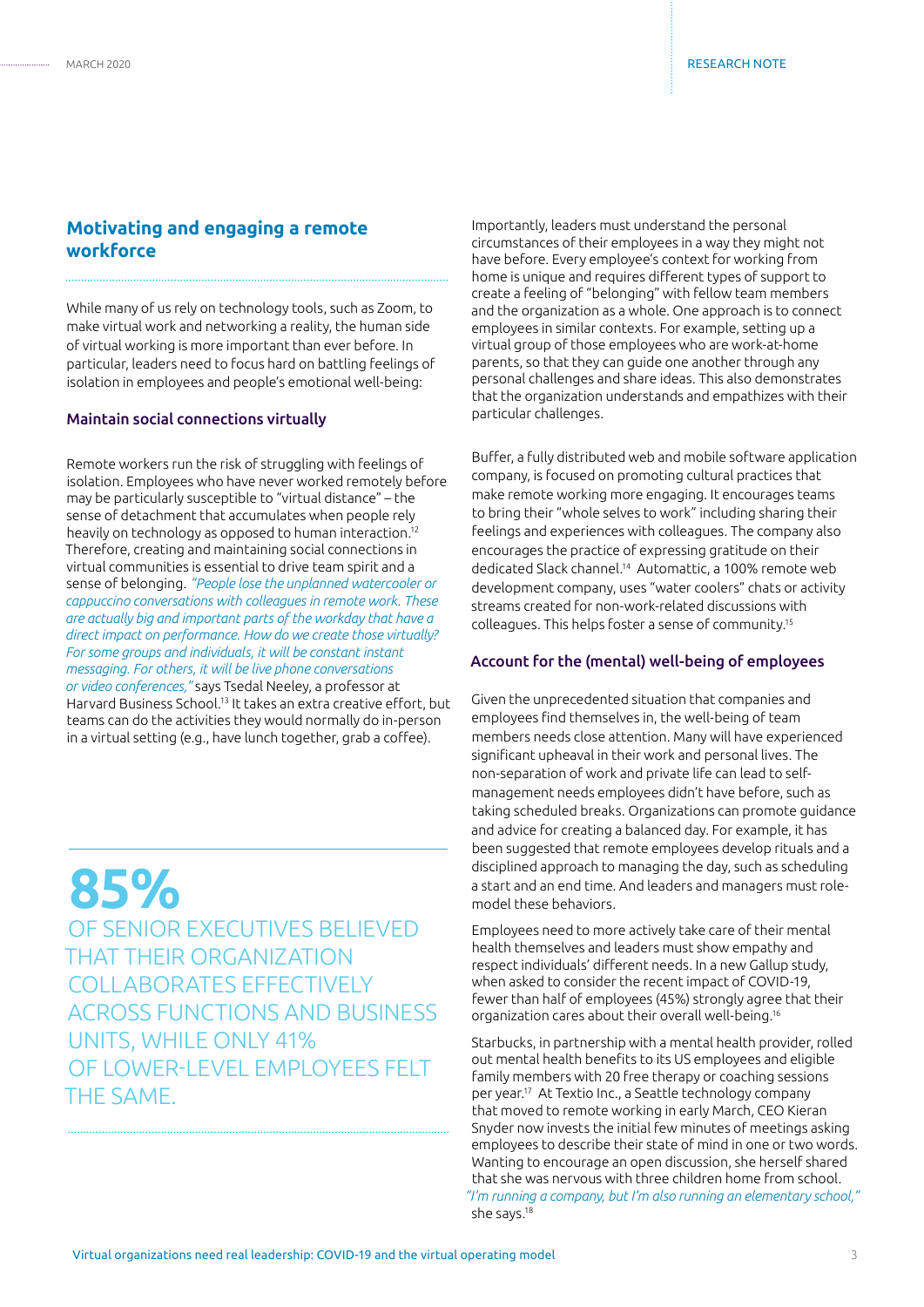## **Fostering collaboration and creativity in a remote workforce**

With virtual working a necessary response to the crisis, we are going to see the future of work change more quickly than we might have predicted 12 months ago, with virtual working becoming the new normal. Therefore, the ability not just to make virtual working work – but to excel at virtual working – will become critical. High-performance virtual working demands collaboration and the ability to extract value from collaboration tools:

#### Use selected collaboration tools creatively

Organizations adopting wide-scale remote work need to pay even more attention to the importance of collaboration. In our **[digital culture study](https://www.capgemini.com/resources/the-digital-culture-challenge-closing-the-employee-leadership-gap/)**, we found that lack of collaboration was still a significant issue, with huge divergence between senior executives and employees. We found that 85% of senior executives believed that their organization collaborates effectively across functions and business units, while only 41% of lower-level employees felt the same.19

With the plethora of tools and technologies available today, teams have every opportunity to connect, but collaborating is an extra effort. It is important that employees understand the functionalities and benefits of their company's virtual collaboration tools, so they know which ones to use on what occasions, and for which purposes. Stanford University's Nicholas Bloom emphasizes the importance of video conferencing in times like these, both in groups and in oneon-ones. In his view: *"This is time-consuming but critical for keeping employees happy and productive through the next few months. In the longer run, it will build valuable loyalty by sticking with your employees through the good times and the bad times."*<sup>20</sup> Automattic introduced "text stand-ups" where employees write brief messages in the team chat once they come online to communicate what was done the day before and the plan for the current day. To facilitate ideation and cross-team collaboration, Automattic uses an open source blog, where people post updates to foster discussion and communicate updates.21 GitLab, a 100% remote software company with over 1,200 employees in 67 countries, has a Slack channel called "#thanks" that exists solely for the purpose of giving credit where it's due and saying "thank you," a core value of the company.22 Organizations can also start considering adapting some of the ceremonies that are part of the agile development methodology, such as a daily standups on video conference. That can also help set them up on a path towards **[enterprise agility](https://www.capgemini.com/research/agile-at-scale/)**.

## **Conclusion**

Virtual working has become a hugely important part of the crisis response playbook for COVID-19. However, a pandemic like this creates significant uncertainty and nervousness. It creates an extraordinary situation that requires leaders to be extra vigilant in paying close attention to their teams and in steering the business. The move to virtual working becomes more than a change of modus operandi – it requires a deep change in behaviors and mindset for both leaders and employees. These new managerial practices are likely here for the long term. And it is more important than ever before for leaders to define objectives collectively with their teams so that employees are invested in the goals and for leaders to participate in delivery. This will be critical to build leadership legitimacy in a virtual environment and to show empathy for employees' well-being and personal situations.

## **Authors**

Claudia Crummenerl, Managing Director, People and Organization Practice, Capgemini Invent; Stephan Paolini, Capgemini Group Chief Talent Officer; Jerome Buvat, Global Head of Research and Head of Capgemini Research Institute; Subrahmanyam KVJ, Director, Capgemini Research Institute; Marisa Slatter, Manager, Capgemini Research Institute and Amrita Sengupta, Manager, Capgemini Research Institute have contributed to this research note.

Subscribe to the latest research from the Capgemini Research Institute: https://www.capgemini.com/capgemini-research-institute-subscription/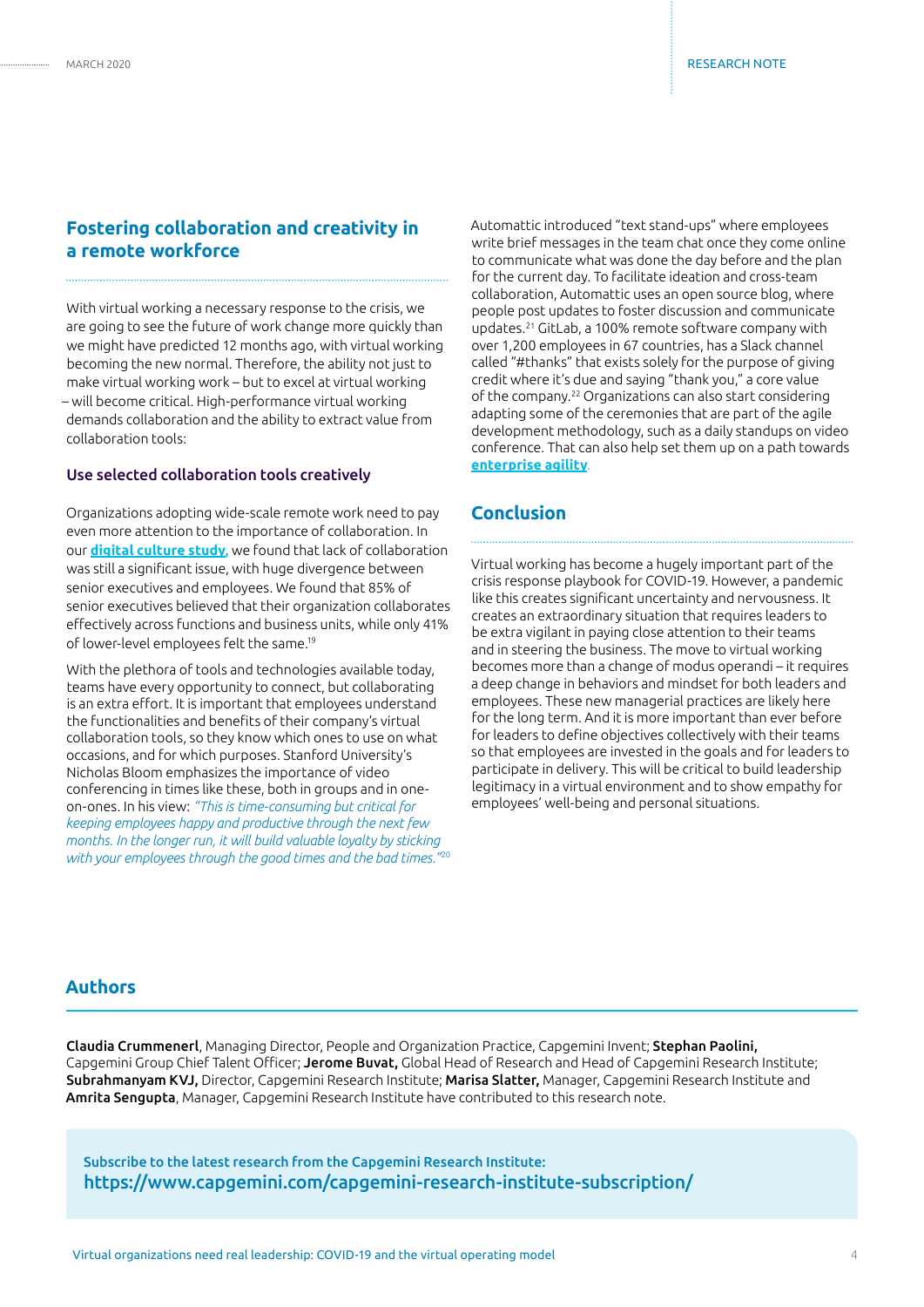#### **For more information, please contact:**

#### Global

Claudia Crummenerl Managing Director, People and Organization Practice, Capgemini Invent claudia.crummenerl@capgemini.com

Stephan Paolini Capgemini Group Chief Talent Officer stephan.paolini@capgemini.com

## **References**

- 1. Gallup Workplace, "Is Working Remotely Effective? Gallup Research Says Yes," January 2020.
- 2. Buffer, "State Of Remote Work," 2019.
- 3. Nicholas Bloom, "Does Working From Home Work? Evidence From a Chinese Experiment," The Quarterly Journal of Economics, Oxford University Press, 2015.
- 4. Inc.com, "A 2-Year Stanford Study Shows the Astonishing Productivity Boost of Working From Home."
- 5. Inc, "Study: Remote Workers Are Happier, Stay in Their Jobs Longer, and Work More Hours Than Onsite Employees," September 2019.
- 6. GrooveHQ, "47 Insanely Practical Work From Home Tips from Our 100% Remote Team", 2020
- 7. Zapier, "Managing from Afar: How to Run a Remote Team," October 2017.
- 8. CO— by U.S. Chamber of Commerce, "10 Forward-Looking Companies Offering Flexible Work," February 2020.
- 9. Workfront, "5 CEOs Reveal Their Best Remote Working Practices," May 2018.
- 10. Capgemini Research Institute, "Emotional Intelligence: the essential skillset for the age of AI," October 2019.
- 11. Forbes, "Marriot's CEO Demonstrate Truly Authentic Leadership In A Remarkably Emotional Video," March 2020.
- 12. Karen Sobel Lojeski, Assistant Professor, Technology and Society, College of Engineering and Applied Sciences, Stonybrook University website.
- 13. Harvard Business Review, "15 Questions About Remote Work, Answered," March 2020.
- 14. We Work Remotely, "Day in the Life of a Remote Company: Buffer."
- 15. Miro, "How Automattic is sustaining the perception of presence in its distributed team."
- 16. Gallup Workplace, "COVID-19: What Employees Need From Leaders Right Now," March 2020.
- 17. Starbucks Stories and News, "Starbucks Transforms Mental Health Benefit for US Employees," March 2020.
- 18. Wall Street Journal, "With Business Turned Upside Down, CEOs Face Monumental Leadership Challenge," March 2020.
- 19. Capgemini Research Institute, "The Digital Culture Challenge: Closing the Employee-Leadership Gap," August 2017.
- 20. Vox, "Working from home can make people more productive. Just not during a pandemic," March 2020.
- 21. Miro, "How Automattic is sustaining the perception of presence in its distributed team."
- 22. Gitlab, "The Remote Manifesto," company website.